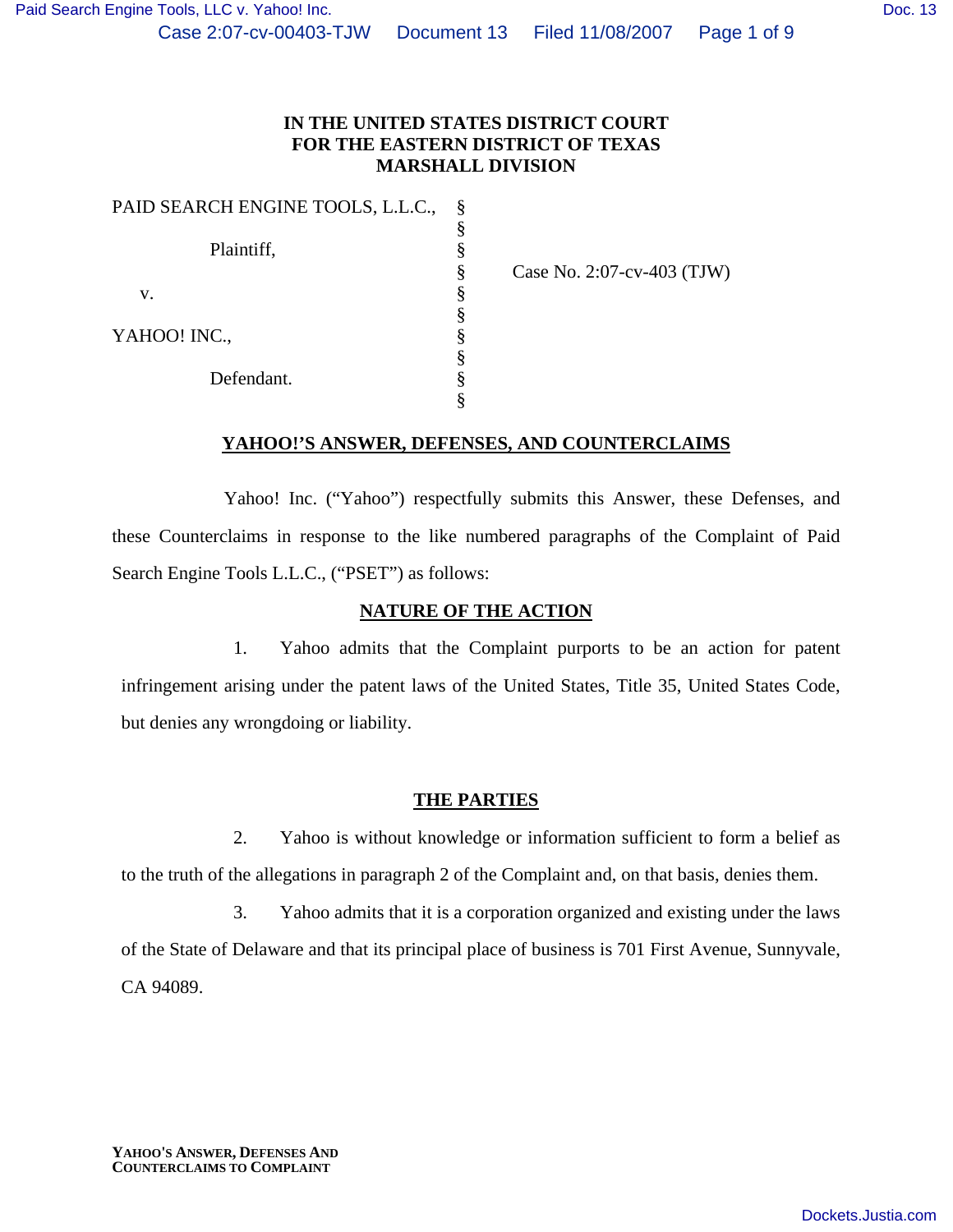### **JURISDICTION AND VENUE**

4. Yahoo admits that the Complaint alleges acts of infringement of a United States patent under 35 U.S.C. § 101 *et seq*., and that the Court has jurisdiction over actions for patent infringement generally under 28 U.S.C. § 1338(a). Yahoo denies any allegation, express or implied, that it has infringed United States Patent No 7,043,450 ("the '450 patent").

5. Yahoo admits that it is subject to personal jurisdiction in this judicial district. Yahoo denies any allegation, express or implied, that it has infringed the '450 patent.

6. Yahoo admits that it is subject to personal jurisdiction in this district, but denies any allegation, express or implied, that it has infringed the '450 patent. Yahoo contends that pursuant to 28 U.S.C. § 1404(a) venue is not appropriate in this district.

#### **BACKGROUND FACTS**

7. Yahoo admits that on May 9, 2006, the United States Patent and Trademark Office issued the '450 patent. Yahoo further admits that a copy of a document purporting to be the '450 patent is attached to the Complaint as Exhibit 1.

8. Yahoo is without knowledge or information sufficient to form a belief as to the truth of the allegations in paragraph 8 of the Complaint and, on that basis, denies them.

#### **COUNT I- Infringement of U.S. Letters Patent No. 7,043,450**

9. Yahoo incorporates its responses to paragraphs 1-8 above as though fully set forth herein.

- 10. Denied.
- 11. Denied.
- 12. Denied.

#### **RESPONSE TO PSET'S PRAYER FOR RELIEF**

13. Yahoo denies that PSET is entitled to an award of any relief at all or to the relief sought in its prayer for relief in the Complaint against Yahoo, its agents, sales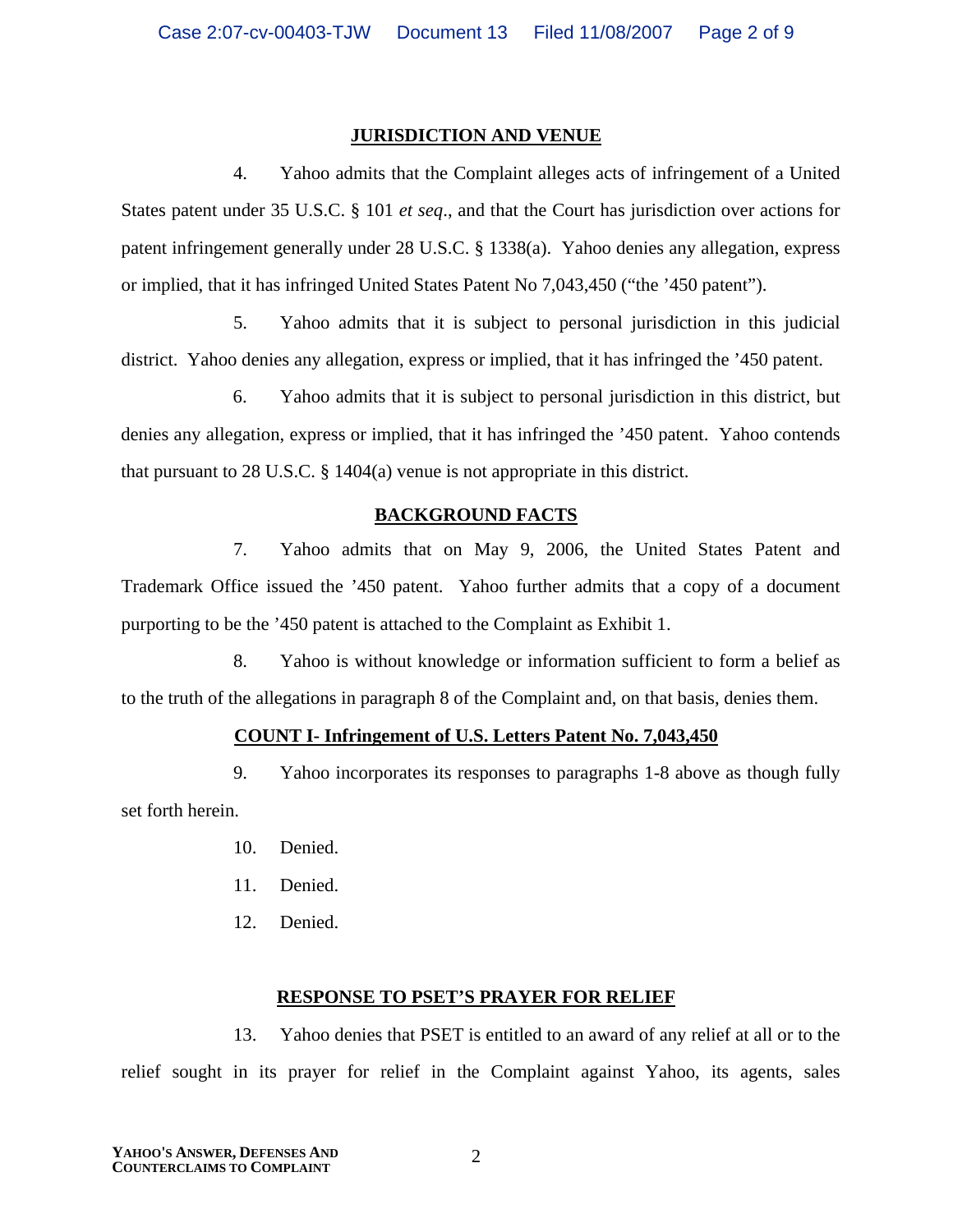representatives, servants and employees, associates, attorneys, parents, successors and assigns, and against any persons or entities acting at, through, under or in active concert or participation with Yahoo.

## **DEFENSES**

14. As and for its defenses, Yahoo alleges as follows:

## **First Defense – Failure to State a Claim**

15. The Complaint fails to state a claim upon which relief can be granted.

## **Second Defense – Noninfringement**

16. Yahoo does not infringe and has not infringed, either directly, indirectly, contributorily, or by inducement, or in any other way, any claim of the '450 patent, either literally or under the doctrine of equivalents, willfully or otherwise.

# **Third Defense – Patent Invalidity**

17. The '450 patent is invalid for failure to comply with the requirements of Title 35, United States Code, including but not limited to Sections 101-103, and/or 112.

# **Fourth Defense – Prosecution History Estoppel**

18. PSET is estopped from construing the claims of the '450 patent in such a way as may cover any Yahoo product or process by reasons of statements made to the Patent Office during the prosecution of the application that led to the issuance of the '450 patent.

# **Fifth Defense – Lack of Subject Matter Jurisdiction**

19. The Court lacks subject matter jurisdiction over this lawsuit because PSET does not have standing to bring this lawsuit for infringement of the '450 patent.

# **Sixth Defense – Failure To Join A Necessary Party**

20. All owners of the '450 patent are indispensable parties, and PSET has failed to join all owners of the '450 patent as parties in this lawsuit.

# **Seventh Defense – Unclean Hands**

21. PSET cannot enforce the '450 patent due to unclean hands.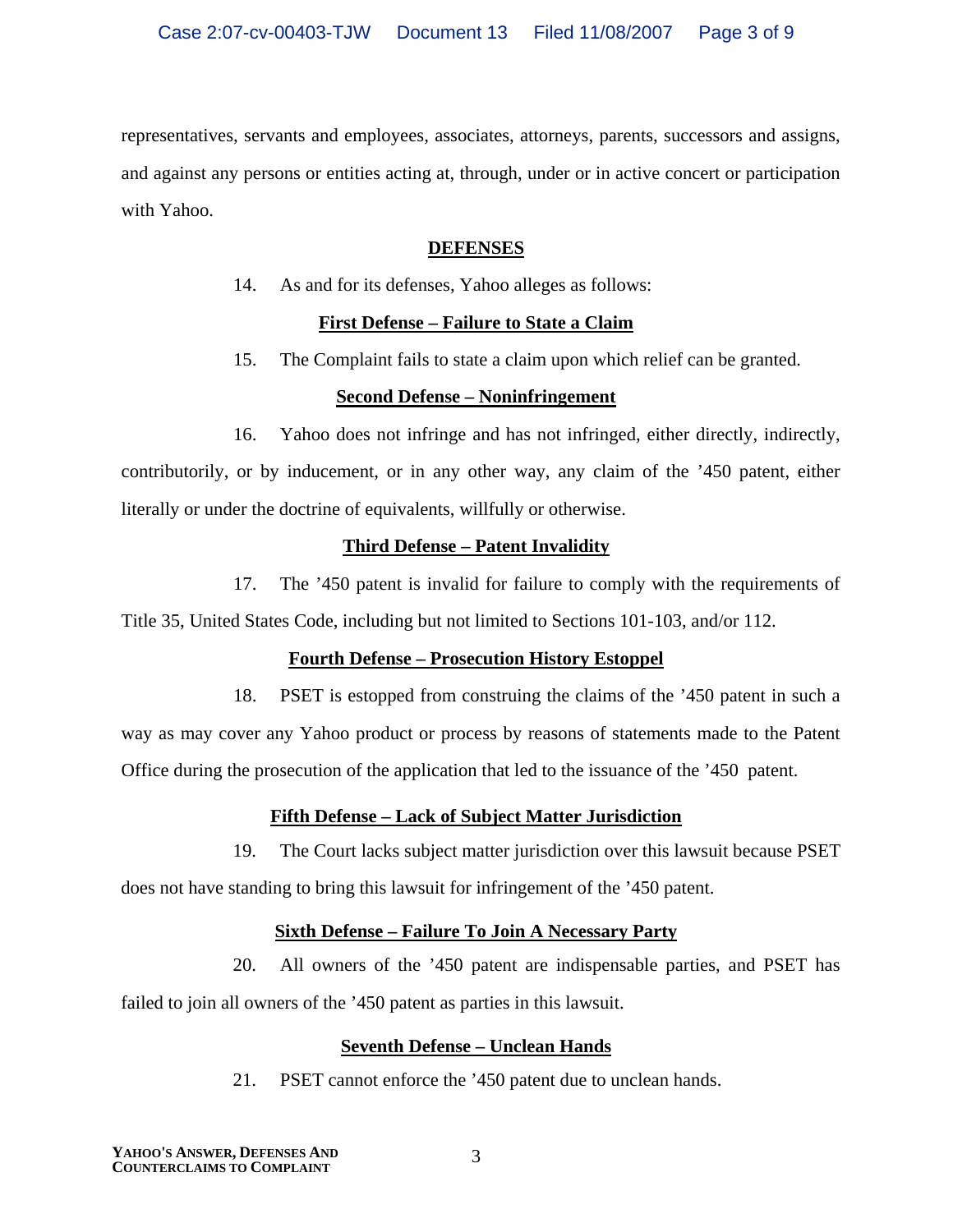#### **Eighth Defense – Inequitable Conduct**

22. The '450 patent is unenforceable due to inequitable conduct.

23. On information and belief, during prosecution of the '450 patent, the named inventors and/or others substantially involved in prosecuting the application leading to the '450 patent (collectively, "the '450 applicants") made misleading statements to the Patent Office with the intent to deceive the Patent Office. Specifically, in a Response to Office Action dated December 1, 2005, the '450 applicants argued that the combination of references used by the patent examiner to repeatedly reject certain claims was not obvious because the combination of those references would reduce a search engine company's revenues. On information and belief, the '450 applicants knew this statement to be false.

24. Furthermore, on information and belief, the '450 applicants deliberately excluded Jon Keel as a named inventor with the intent to deceive the Patent Office. On July 5, 2000, the '450 applicants filed a provisional patent application listing Mr. Keel as the first inventor on that application. On December 20, 2002, the '450 applicants filed the '450 patent application and claimed priority by way of continuation to the provisional patent application. The Summary of Invention disclosed in the '450 patent application and the claims included with the '450 patent application are identical to the Summary of Invention and claims included with the provisional patent application. However, the '450 applicants excluded Mr. Keel from being named as an inventor on the '450 patent. On information and belief, Mr. Keel made a significant contribution to the purported inventions claimed in the '450 patent. Specifically, on information and belief, named inventor Juan Velez took subject matter taught by Mr. Keel and, with named inventor Daren Murrer, wrote a software program implementing Mr. Keel's teachings. On information and belief, the ideas conceived of by Mr. Keel are included in the claims of the '450 patent.

4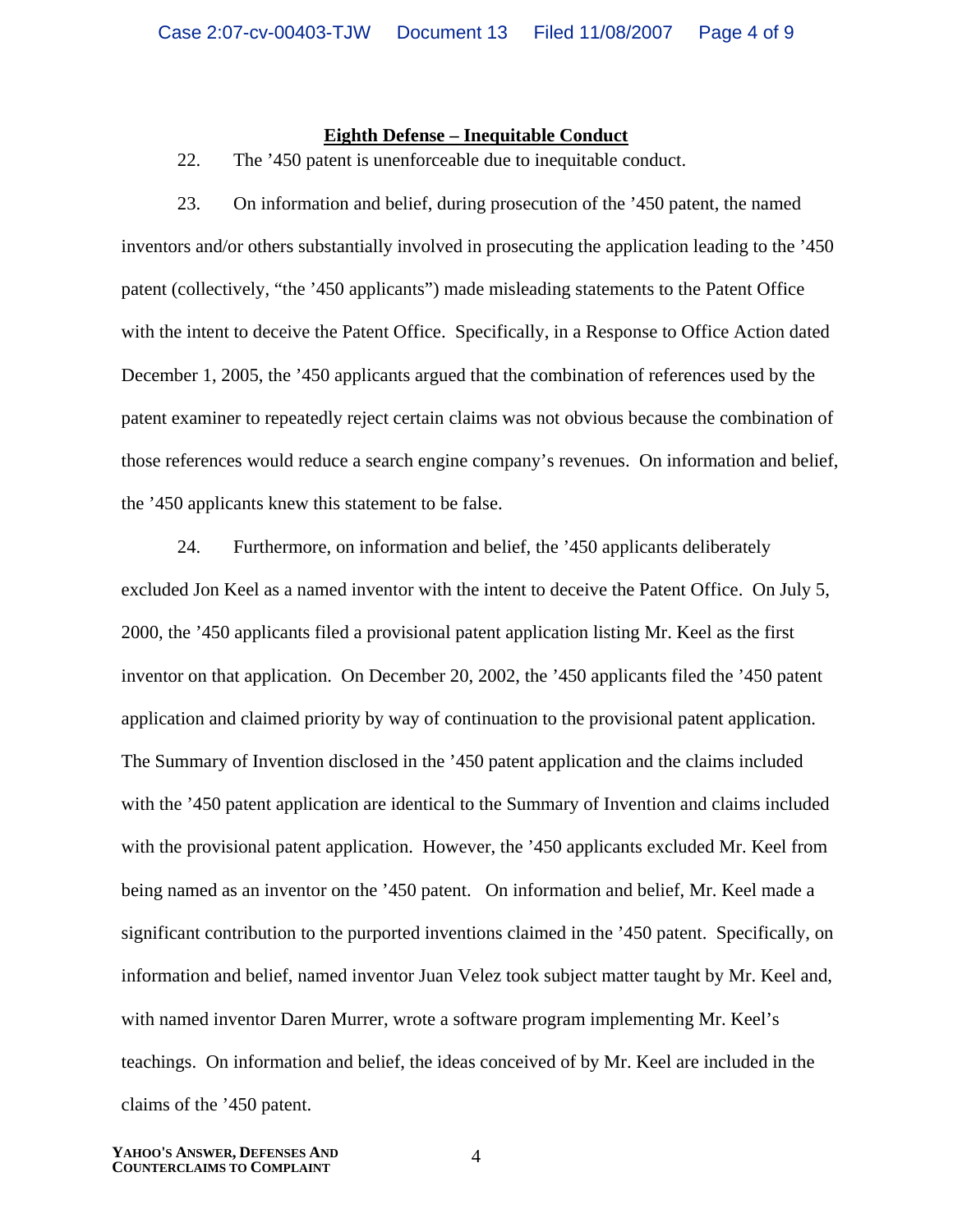25. In addition, on information and belief, prior to issuance of the '450 patent, the '450 applicants were aware of information material to the patentability of the claims of the '450 patent, but withheld that information from the Patent Office with the intent to deceive the Patent Office. The withheld information includes but is not limited to university course materials, specifically course materials prepared by Mr. Keel concerning keyword bid optimization, and an International Preliminary Examination Report dated November 11, 2003, rejecting all claims pending in a foreign counterpart to the '450 patent.

### **COUNTERCLAIMS**

In accordance with Rule 13 of the Federal Rules of Civil Procedure, Yahoo asserts the following counterclaims against PSET.

### **Jurisdiction and Venue**

26. Yahoo is a corporation organized and existing under the laws of the State of Delaware, with its principal place of business in Sunnyvale, California.

27. On information and belief, PSET is an Ohio corporation.

28. These Counterclaims arise under the United States Patent laws, 35 U.S.C. § 101 *et seq*. These counterclaims seek declaratory relief for which this Court has jurisdiction pursuant to 28 U.S.C. §§ 1331, 1338, 2201, and 2202.

29. This Court has personal jurisdiction over PSET because it has consented to jurisdiction in the state of Texas by bringing the present action.

30. Venue is appropriate because PSET has consented to the propriety of venue in this Court by filing its claim for patent infringement in this Court, in response to which these counterclaims are asserted.

31. PSET claims to be the owner of the '450 patent.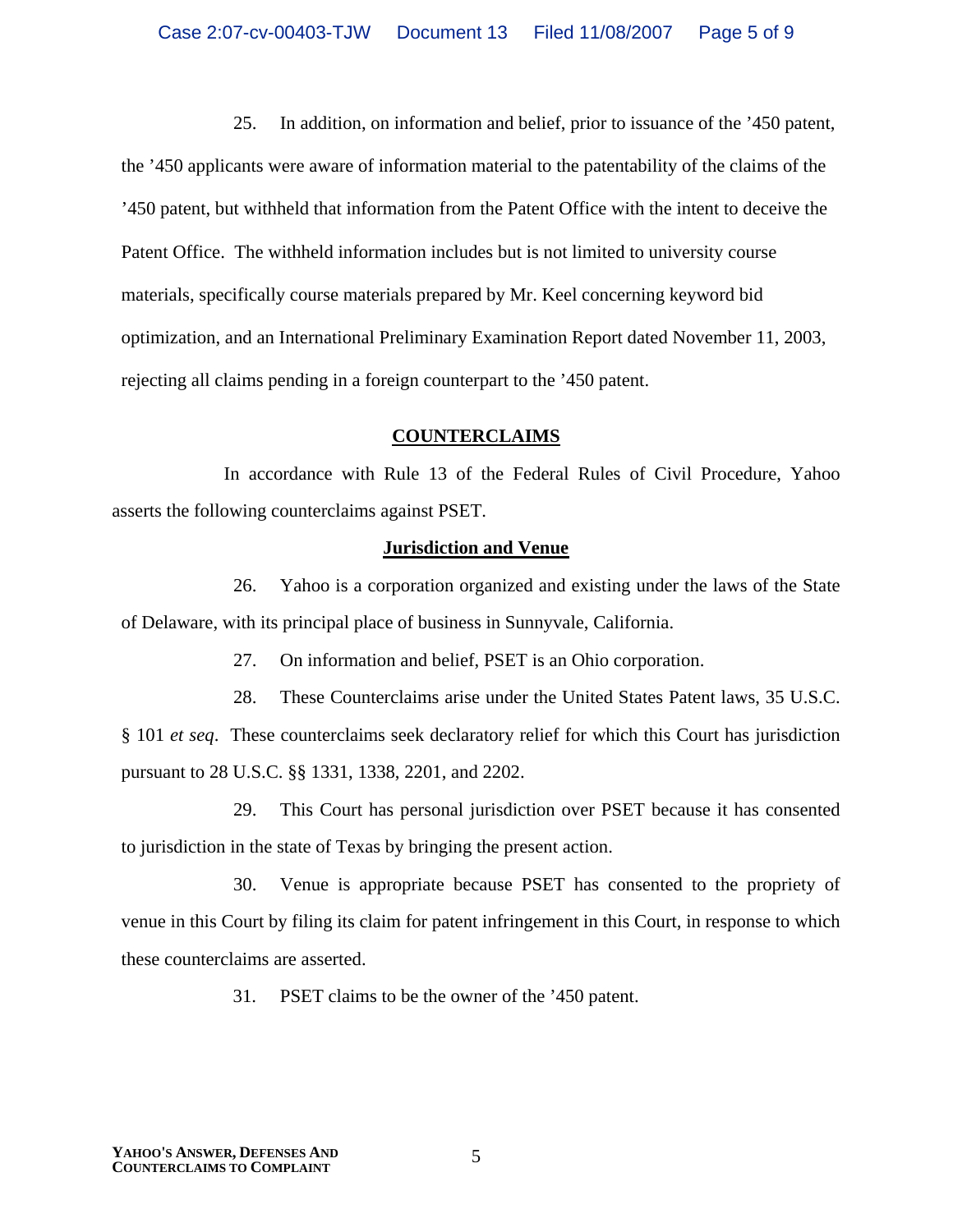### **A. Declaration of Noninfringement**

32. Yahoo realleges and incorporates by reference the allegations set forth in paragraphs 9-12 above as though fully set forth herein.

33. An actual and justiciable controversy exists between Yahoo and PSET with respect to the non-infringement of the '450 patent because PSET has brought this action against Yahoo alleging that it infringes the '450 patent, and Yahoo denies this allegation. Absent a declaration of noninfringement, PSET will continue to wrongfully assert the '450 patent against Yahoo, and thereby cause Yahoo irreparable injury and damage.

34. Yahoo has not infringed the '450 patent, either directly or indirectly, literally or under the doctrine of equivalents, willfully, or otherwise, and is entitled to a declaratory judgment to that effect pursuant to 28 U.S.C. §§ 2201-2202.

35. This is an exceptional case entitling Yahoo to an award of its attorneys' fees incurred in connection with this action pursuant to 35 U.S.C. § 285.

#### **B. Declaration of Invalidity**

36. Yahoo realleges and incorporates by reference the allegations set forth in paragraph 17 above as if fully set forth herein.

37. An actual and justiciable controversy exists between Yahoo and PSET with respect to the invalidity of the '450 patent because PSET has brought this action against Yahoo alleging that it infringes the '450 patent, and Yahoo denies this allegation. Absent a declaration of invalidity, PSET will continue to wrongfully assert the '450 patent against Yahoo, and thereby cause Yahoo irreparable injury and damage.

38. The '450 patent is invalid under the provisions of Title 35, United States Code, including, but not limited to Sections 101-103, and/or 112, and Yahoo is entitled to a declaratory judgment to that effect pursuant to 28 U.S.C. § 2201-2202.

39. This is an exceptional case entitling Yahoo to an award of its attorneys' fees incurred in connection with this action pursuant to 35 U.S.C. § 285.

6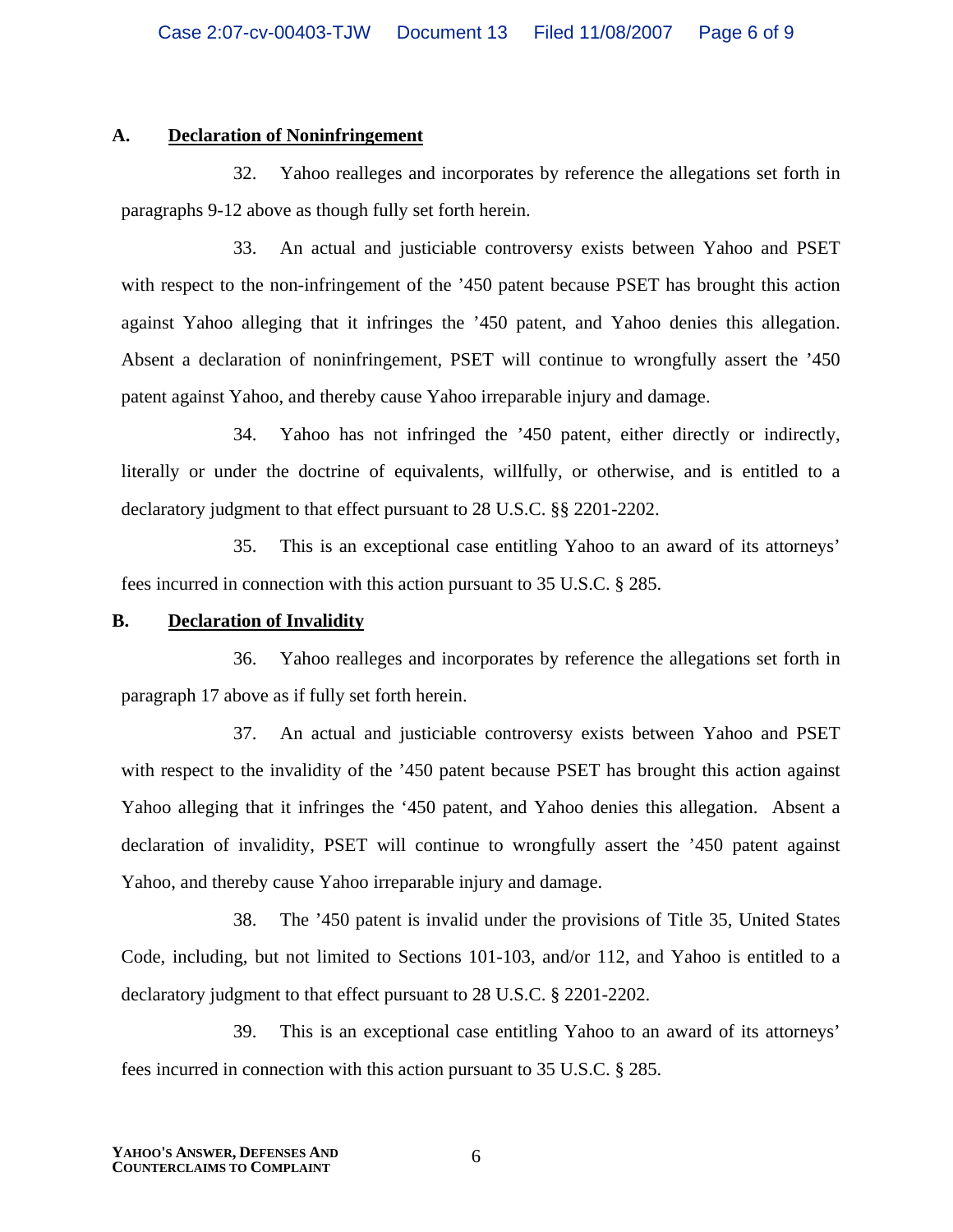### **C. Declaration of Unenforceability Due To Inequitable Conduct**

40. Yahoo realleges and incorporates by reference the allegations set forth in paragraphs 22-25 above as though fully set forth herein.

41. Yahoo is entitled to a declaratory judgment pursuant to 28 U.S.C. §§ 2201-2201 that the '450 patent is unenforceable.

42. This is an exceptional case entitling Yahoo to an award of its attorneys' fees incurred in connection with this action pursuant to 35 U.S.C. § 285.

### **RELIEF**

### WHEREFORE, Yahoo seeks the following relief:

a. That judgment be entered in favor of Yahoo and against PSET on PSET's Complaint;

b. That PSET take nothing by its Complaint and that PSET's Complaint be dismissed with prejudice;

c. That each and every claim of the '450 patent be declared not infringed, invalid, and/or unenforceable;

d. That pursuant to 35 U.S.C. § 285 and/or other applicable laws, PSET's conduct in commencing and pursuing this action be found to render this an exceptional case and that Yahoo be awarded its attorneys' fees incurred in connection with this action;

e. That Yahoo be awarded its cost of suit incurred herein; and

f. That Yahoo be granted such other and additional relief as this Court deems just and proper.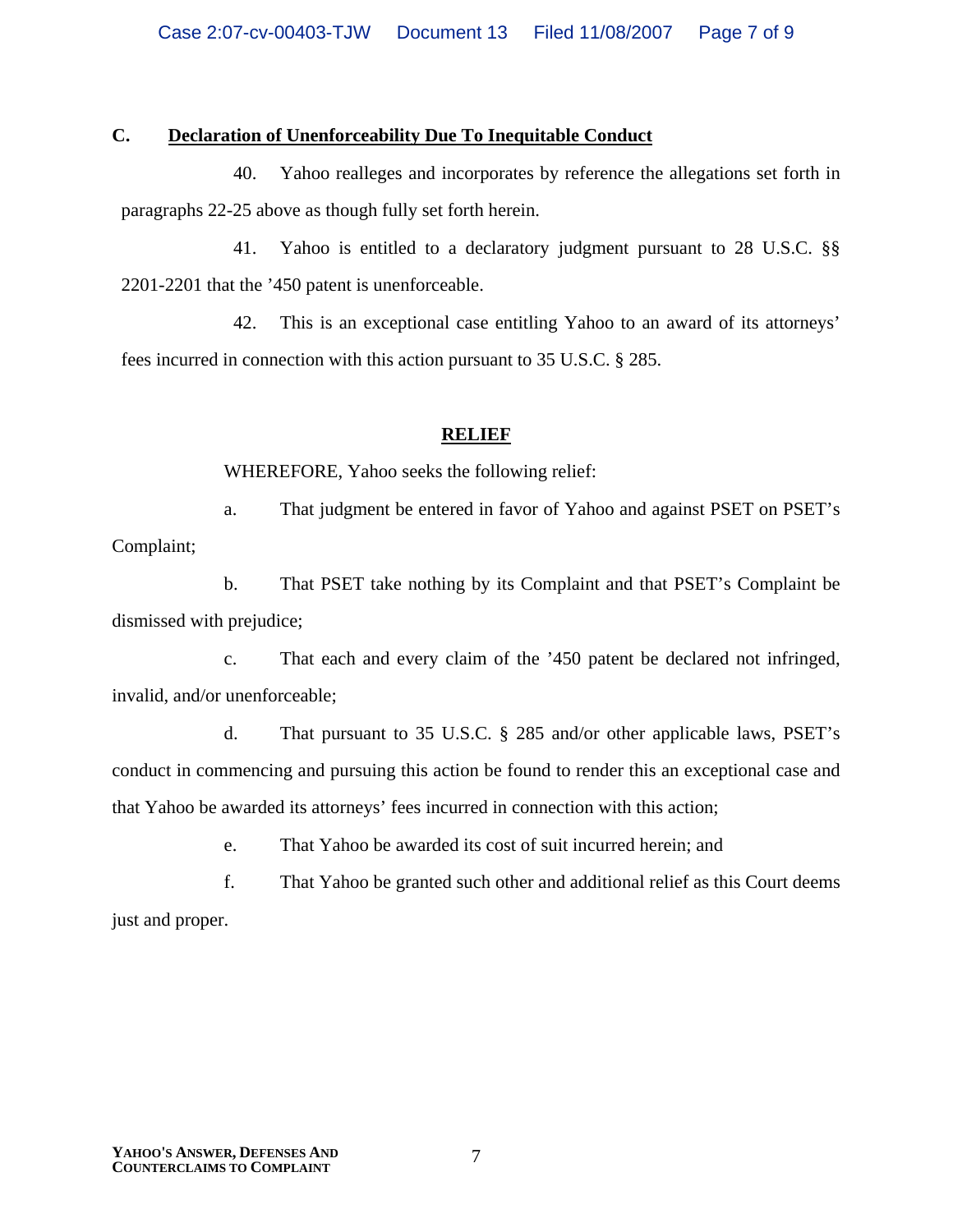DATED: November 8, 2007 /s/ David J. Healey

David Healey (Attorney-in-Charge) State Bar No. 09327980 WEIL, GOTSHAL & MANGES LLP 700 Louisiana, Suite 1600 Houston, TX 77002 Telephone: 713-546-5000 Fax: 713-224-9511 david.healey@weil.com

Matthew D. Powers (*pro hac vice*) Douglas Lumish (*pro hac vice*) WEIL, GOTSHAL & MANGES LLP 201 Redwood Shores Parkway, 5th floor Redwood City, CA 94065 Telephone: 605-802-3000 Fax: 605-802-3100 matthew.powers@weil .com doug.lumish@weil .com

Daniel J. Melman (*pro hac vice*) WEIL, GOTSHAL & MANGES LLP 767 Fifth Avenue New York, NY 10153 Telephone: 212-310-8000 Fax: 212-310-8007 daniel.melman@weil.com

### **COUNSEL FOR DEFENDANT YAHOO! INC.**